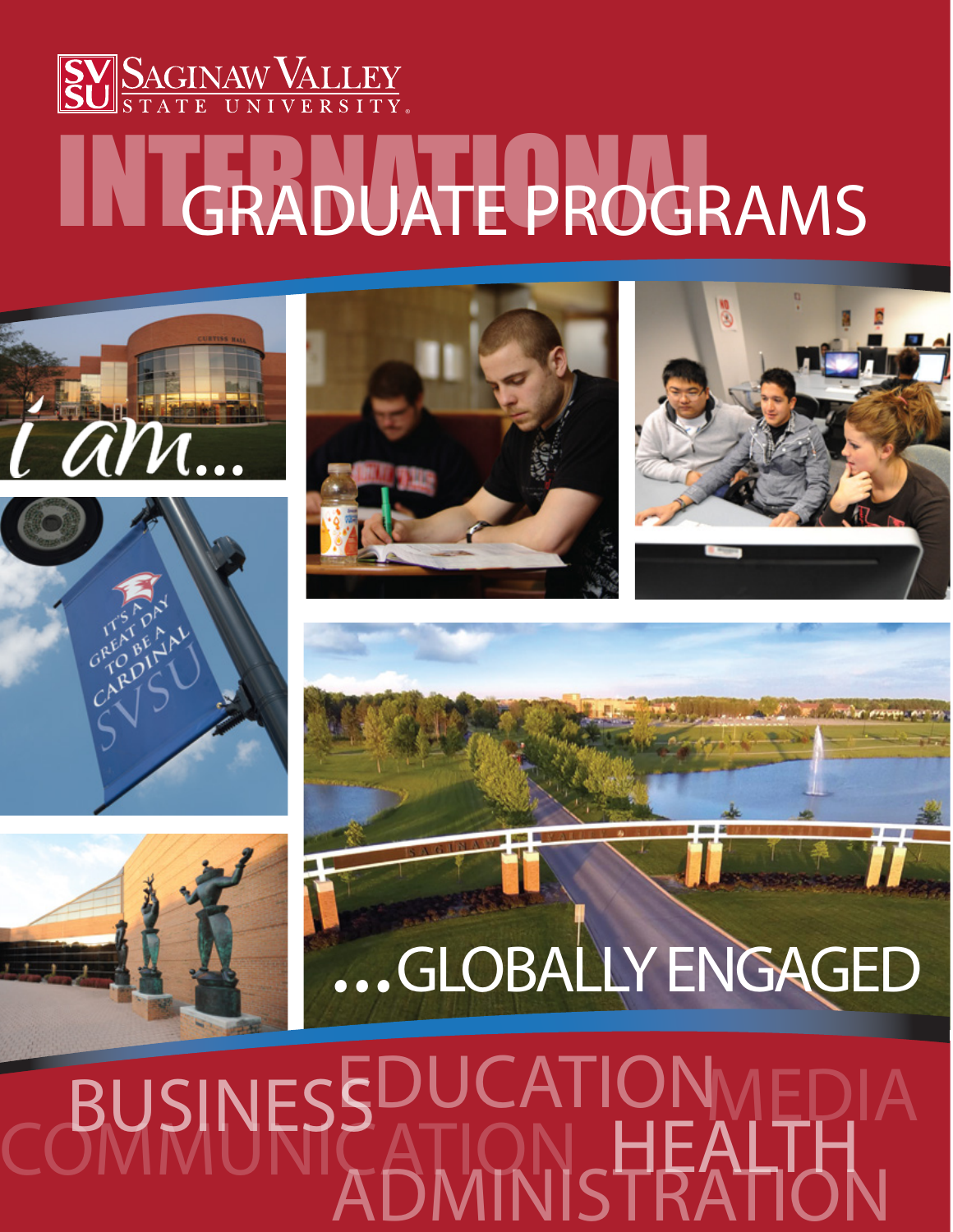# Why Should International Students Choose SVSU?

#### Highest Level of Accreditation - SVSU is

accredited by the Higher Learning Commission of the North Central Association with several other program accreditations.

- The College of Business & Management is accredited by the AACSB - International (Association to Advance Collegiate Schools of Business). AACSB accreditation is the mark of quality distinction most widely sought after by business schools - less than 5% worldwide have earned the achievement.
- The College of Education is accredited by the National Council for Accreditation of Teacher Education (NCATE) and is approved as a teacher preparation institution by action of the Michigan State Board of Education.
- The Crystal M. Lange College of Health & Human Services nursing program is accredited by the Commission on Collegiate Nursing Education which is affiliated with the American Association of Colleges of Nursing. The Occupational Therapy program is accredited by the Accreditation Council for Occupational therapy (ACOTE), affiliated with the American Occupational Therapy Association (AOTA).



Convenient, Safe Location- SVSU's main campus is centrally located within the State of Michigan and near Mid-Michigan's tri-cities of Saginaw, Bay City and Midland. The MBS International Airport is only ten minutes from campus and Detroit is two hours by car. Our campus and surrounding area are extremely safe. SVSU ranks 12th on the "Top Ranked Universities in Michigan – Highest Safety Rating" list from stateuniversity.com.

Affordable- SVSU offers the lowest graduate tuition of all public universities in Michigan and many Mid-Western states.

Skills-Based Learning- SVSU's programs are practical, skills-based, and designed to respond to the needs of the public and private sectors regionally, nationally, and globally.

Credentialed Faculty-The majority of SVSU faculty hold a Ph.D. and many bring both academic credentials and professional experience to the classroom.

Quality Course Delivery-Learning at SVSU is most often face-to-face and interactive with some online and hybrid (a combination course of in-class and online) courses.

Small Classes- Graduate classes average 16 students per course.

Breathtaking Campus- SVSU's campus is modern, compact and state-of-the-art. SVSU's residential facilities have been voted "Michigan's Best Residential Life" by Michigan Organization of Residence Halls Association (MORHA). The Health & Human Services building constructed in 2010 provides many high-tech classrooms and laboratories for students in disciplines such as nursing, occupational therapy, exercise science, athletic training, and social work. More than 70 percent of the SVSU campus has been constructed in the last 15 years. Parking is ample and free.

Vibrant University Culture- SVSU has over 10,000 students, including more than 600 international students from 29 countries. You can expect a rich campus culture with concerts, guest lectures, theatrical performances, and many athletic programs.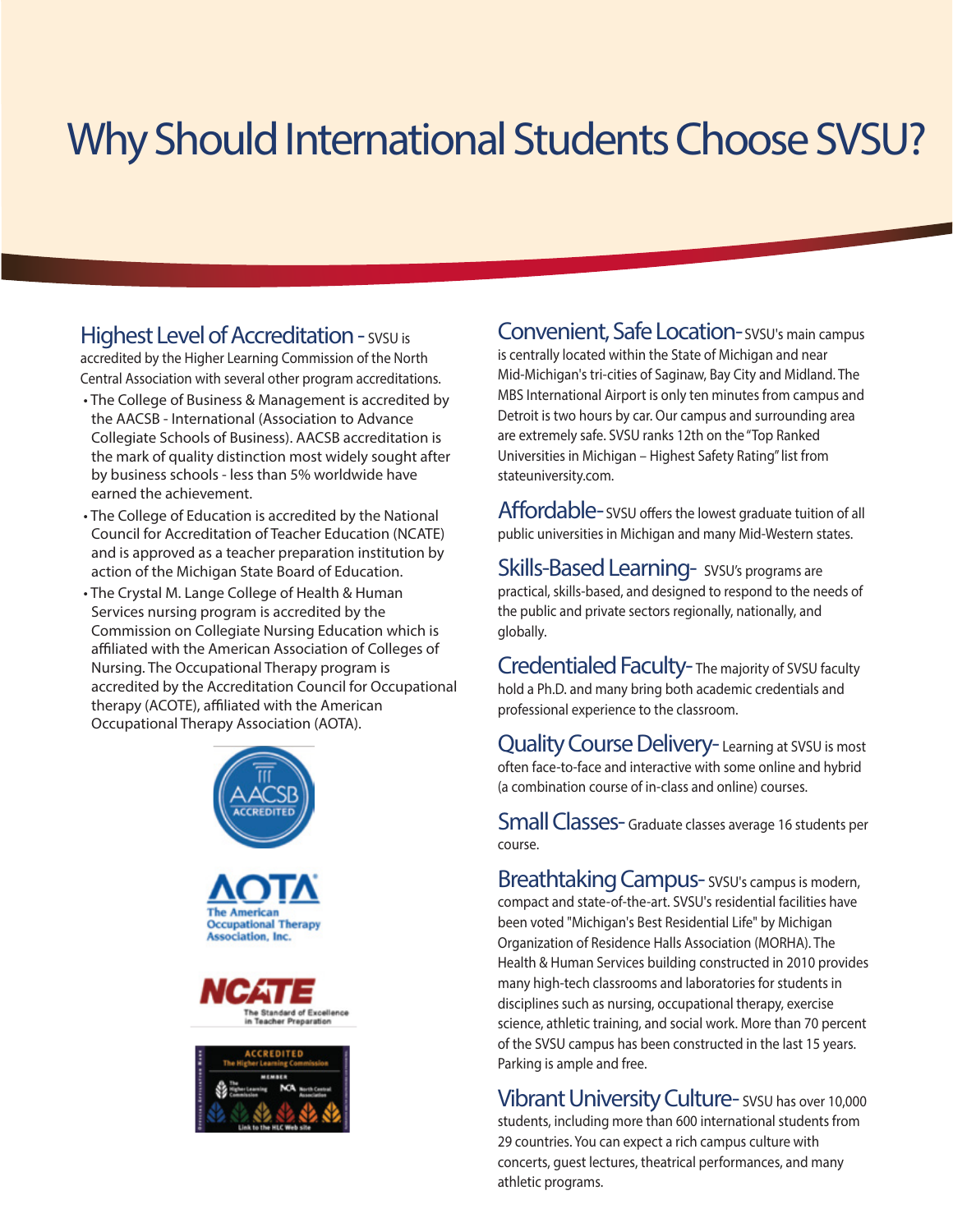# GRADUATE PROGRAM



#### GRADUATE PROGRAMS FEATURES:

- SVSU Graduate Programs offers international students a high-quality graduate education with advanced understanding and working knowledge in their field of study.
- We offer 11 master's level programs and one doctoral level program.
- Our diverse graduate programs are enriched by our growing international student population. We recognize the value that cultural diversity brings to our classrooms and campus, and therefore, foster and embrace it.
- We welcome students from all over the world to study here and gain experience and knowledge in the global environment.
- Highly esteemed faculty are leaders in their discipline, delivering the knowledge and experiential learning practices international students need to advance in their careers.

#### GRADUATE DEGREE PROGRAMS OF STUDY

Master of Business Administration (MBA) Master of Science - Energy & Materials (MEM) Master of Arts - Administrative Science (MAS) Master of Arts - Communication & Digital Media (CDM) Master of Science - Health Administration & Leadership (MSHAL) Master of Science in Nursing (MSN) Family Nurse Practitioner (FNP) Master of Science in Occupational Therapy (MSOT) Master of Arts- Instructional Technology & E-Learning (MAITEL)\* Master of Arts Teaching (MAT)\* Master of Education - Principalship (MEd-P)\* Education Specialist (EdS)

\**Subject to special approval*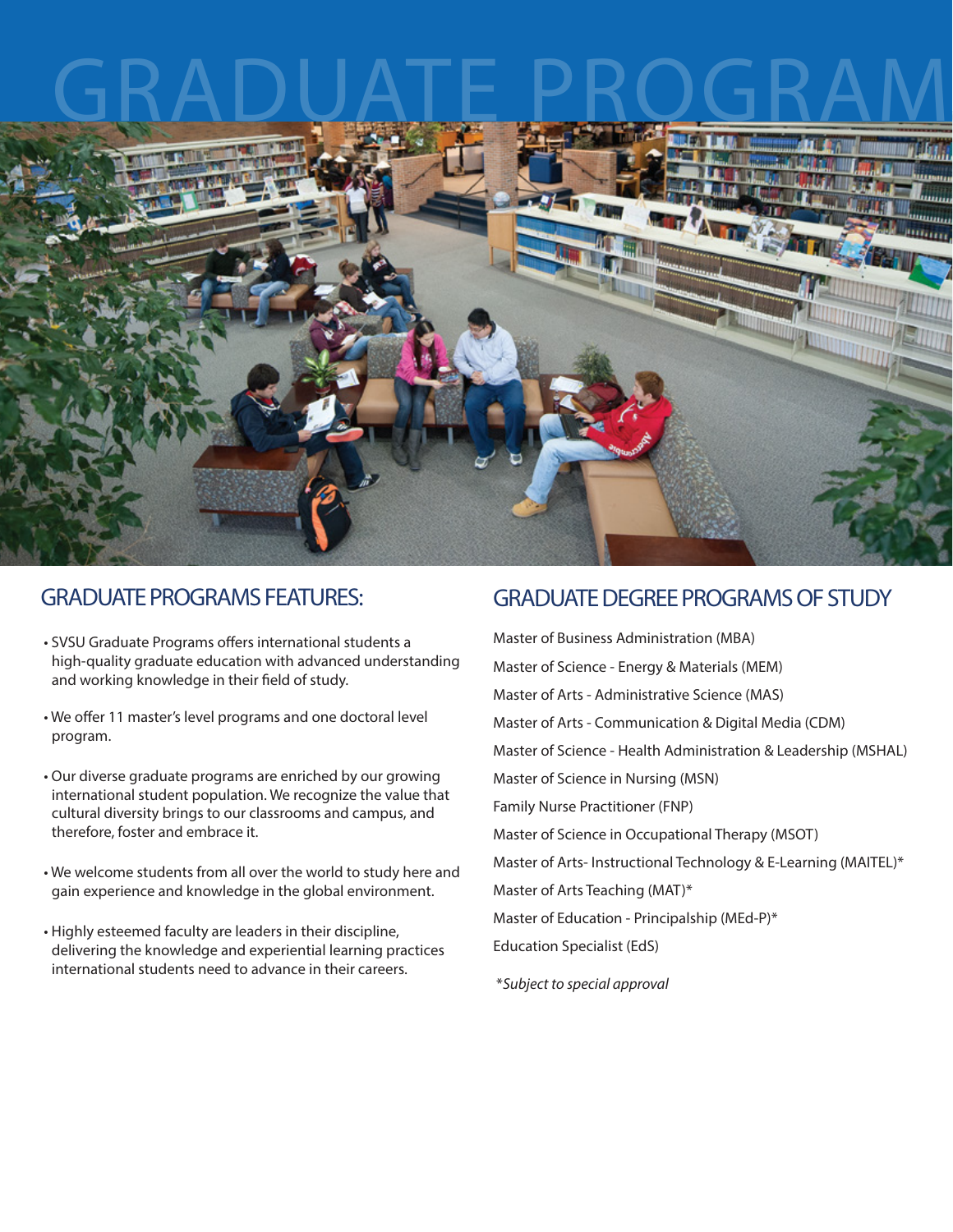#### ADMISSION REQUIREMENTS

Admission requirements vary based on program of study. To view individual program admission requirements, please visit **www.svsu.edu/gradadm**.

All programs require submission of:

- International Student Application for Graduate Admission, plus non-refundable \$80 application fee
- Resume/ CV

S

- One page statement of accomplishment and goals
- Official transcripts
- Evidence of financial support

#### LANGUAGE REQUIREMENTS

In addition, applicants whose native language is not English must demonstrate competence in English. Acceptable TOEFL PBT, TOEFL IBT and IELTS scores vary by program (see chart below). SVSU's English Language Program is available for students without a TOEFL score or those with a TOEFL score below the required minimum. Successful completion of the English Language program does not guarantee acceptance to a graduate program at SVSU.

| Program          | Minimum<br><b>GPA</b> | TOEFL PBT TOEFL IBT |    | <b>IELTS</b> |
|------------------|-----------------------|---------------------|----|--------------|
| MAS*             | 2.75                  | 580                 | 92 | 7.0          |
| CDM <sup>*</sup> | 3.0                   | 540                 | 76 | 6.5          |
| MAITEL           | 3.0                   | 550                 | 79 | $6.5 - 7.0$  |
| MAT              | 3.0                   | 550                 | 79 | $6.5 - 7.0$  |
| MBA*             | 3.0                   | 550                 | 79 | $6.5 - 7.0$  |
| MEd-P            | 3.0                   | 550                 | 79 | $6.5 - 7.0$  |
| MEM*             | 3.0                   | 550                 | 79 | $6.5 - 7.0$  |
| MSHAL*           | 3.0                   | 580                 | 92 | 7.0          |
| <b>MSN</b>       | 3.0                   | 580                 | 92 | 7.0          |
| <b>DNP</b>       | 3.0                   | 580                 | 92 | 7.0          |
| <b>MSOT</b>      | 3.0                   | 525                 | 71 | 6.0          |
| EdS              | 3.3                   | 550                 | 79 | $6.5 - 7.0$  |

\**Conditional Admission Available*

#### TUITION COSTS for 2013/2014 Academic Year

*All costs are based on 2 semesters*

|                                                        | International            | Canada & Mexico          |
|--------------------------------------------------------|--------------------------|--------------------------|
|                                                        | <b>Graduate Students</b> | <b>Graduate Students</b> |
| Tuition & Fees*<br>Full-Time<br>(18 credit hours/year) | \$17,069                 | \$9,196                  |
| Housing-Private Bedroom*                               | \$5,560                  | \$5,560                  |
| Meals*                                                 | \$3,450                  | \$3,450                  |
| Health Insurance*                                      | \$1,300                  | \$1,300                  |
| Miscellaneous                                          | \$2,319                  | \$2,319                  |
| <b>Total Costs*</b>                                    | \$29,698                 | \$21,825                 |

*\*Costs are based on estimate for the 2013/2014 academic year and are subject to change.*

#### DATES & DEADLINES

Applicants are encouraged to apply at least two months prior to the start of a semester to provide enough time to process the appropriate paperwork and obtain a visa.

#### Fall Semester

Dates: Late August to Mid-December Advanced Registration: April International Student Application Deadline: July 15

#### Winter Semester

Dates: Early January to Late April Advanced Registration: November International Student Application Deadline: November 15

#### Spring Semester

Dates: Early May to late June Advanced Registration: March International Student Application Deadline: April 15

#### Summer Semester

Dates: Late June to Early August Advanced Registration: March International Student Application Deadline: Not Available

#### **CONTACT**

Office of International Programs +1.989.964.4473 intadmit@svsu.edu www.svsu.edu/oip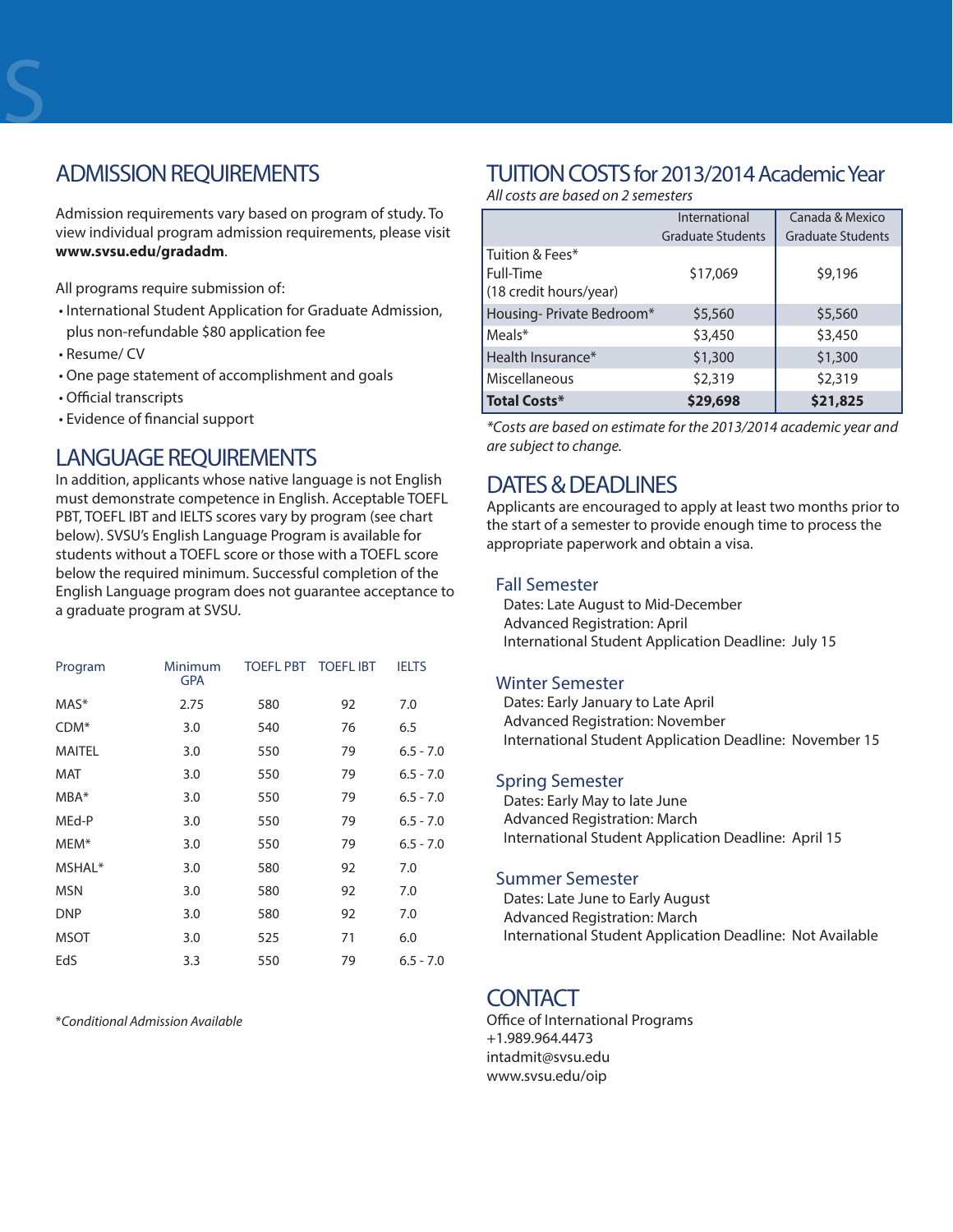#### DON'T TAKE OUR WORD FOR IT . . . Read what others have to say about SVSU's Graduate Programs

#### Ivalina Kalcheva, Varna, Bulgaria, '01 MBA

*Assistant Professor of Finance, The University of Arizona, Eller College of Management* "From the very beginning of my study at MBA program, I have been closely involved with faculty research. The faculty door always has been open for me. The professors have been always willing to share their knowledge, expertise and experience. Having the opportunity to work with enthusiastic professors on different research projects, I discovered the excitement of scientific curiosity. I am deeply indebted to the faculty at the MBA program for inspiring and encouraging me to pursue a career in academia."





#### Ying-Chung (Jimmy) Yang, Taipei, Taiwan '94 MBA

*Managing Director, Fracht FWO Logistics Co., Ltd. (Taiwan)* "Acted as a global village with an excellent location, SVSU offers the best study environment for international students. The MBA program not only strengthens general business knowledge but specifies in assorted perspectives covering economics, corporate finance, business strategies, strategic thinking, organizational behavior, and even political policies that affect business. SVSU's MBA underscores the importance of building the entrepreneurial spirit while applying the power of strategic mechanism to assist global business practices. This way of teaching had become a great complement to my own business which I regard as the most reward. It granted me the capability to identify and analyze today's complex domestic and global issues that invariably impact an organization."

#### Gonzalo Murlanda, Cali, Colombia, current MEM student

*Design Engineer, B&P Process Equipment*

"I came to SVSU because it was affordable and I wanted to experience the American culture. In return, I got an education that has proven to be excellent in the mechanical engineering field and I got to experience not only the American culture, but many others because of the vast international community at SVSU. SVSU was my window into the world. This is why SVSU was my choice to pursue a masters degree as well."





#### Michelle Porra, Saginaw, Michigan '12 MAS

*Director of Marketing & Fund Development, Big Brothers Big Sisters of the Great Lakes Bay Region*

"SVSU provided everything I had hoped for in a graduate program: great location, accessible resources, friendly yet challenging professors and a flexible program - all at a competitive cost. I graduated with a new set of skills as well as new connections with classmates and professors. SVSU is a great choice for those seeking to gain a competitive edge with the benefits of a nearby main campus, personable staff, flexible programing and competitive cost."